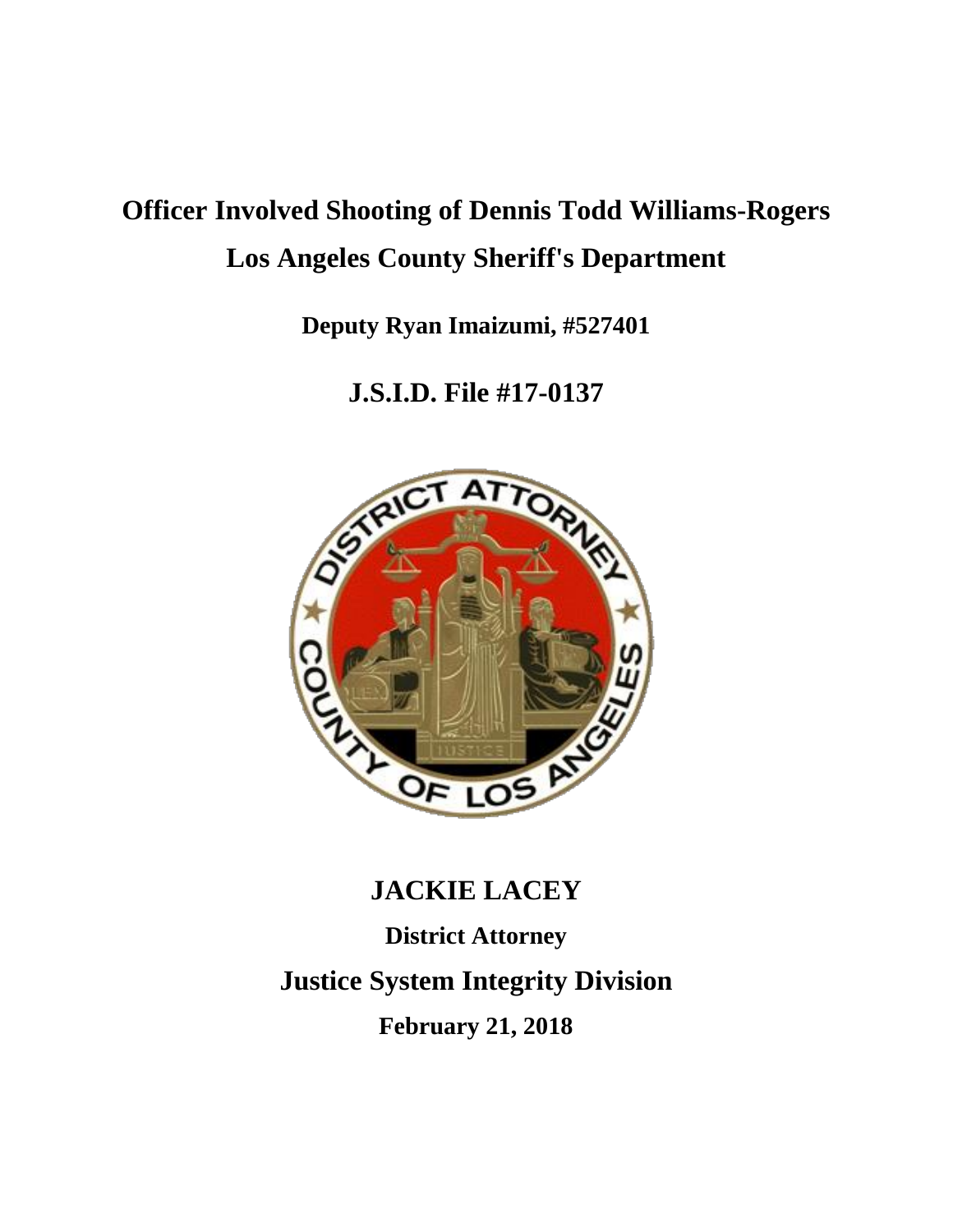#### **MEMORANDUM**

| TO:             | <b>CAPTAIN CHRISTOPHER BERGNER</b><br>Los Angeles County Sheriff's Department<br>Homicide Bureau<br>1 Cupania Circle<br>Monterey Park, California 91755 |
|-----------------|---------------------------------------------------------------------------------------------------------------------------------------------------------|
| FROM:           | JUSTICE SYSTEM INTEGRITY DIVISION<br>Los Angeles County District Attorney's Office                                                                      |
| <b>SUBJECT:</b> | Officer Involved Shooting of Dennis Todd Williams-Rogers<br>J.S.I.D. File #17-0137<br>L.A.S.D. File #017-00597-2767-013                                 |
| DATE:           | February 21, 2018                                                                                                                                       |

The Justice System Integrity Division of the Los Angeles County District Attorney's Office has completed its review of the March 7, 2017, fatal shooting of Dennis Todd Williams-Rogers by Los Angeles County Sheriff's Department (LASD) Deputy Ryan Imaizumi. It is our conclusion that Deputy Imaizumi honestly believed in the need to use deadly force, and there is insufficient evidence to prove his decision to use deadly force was unreasonable.

The District Attorney's Command Center was notified of this shooting on March 8, 2017, at approximately 1:00 a.m. The District Attorney Response Team responded to the location. They were given a briefing and walk-through of the scene by LASD Lieutenant Joe Mendoza.

The following analysis is based on reports, audio recorded interviews, video footage, and photographs submitted to this office by the LASD – Homicide Bureau. No compelled statements were considered in this analysis.

#### **FACTUAL ANALYSIS**

l

On March 7, 2017, at approximately 8:35 p.m., LASD Deputies Lee McCullough and Bryan Bostic were working as partners in a marked black and white police vehicle. Simultaneously, Deputies Leonard Garcia and Steve Propster were working as partners in a separate marked black and white police vehicle. All deputies were dressed in LASD uniform and responded to a "business disturbance" call from the 24 Hour Fitness, located at 5045 West Slauson Avenue.

When the deputies arrived, they spoke to the manager of 24 Hour Fitness, Julius N. Julius N. told the deputies that Dennis Todd Williams-Rogers (Rogers), a member of 24 Hour Fitness, was bothering patrons at the location.<sup>1</sup> Garcia and Propster peacefully escorted Rogers from 24 Hour Fitness. While outside the location and in the deputies' presence, Julius N. informed Rogers that his membership was revoked for 24 hours. The deputies left the location believing the situation had been resolved.

<sup>1</sup> Rogers was 5'11" tall and weighed 200 pounds.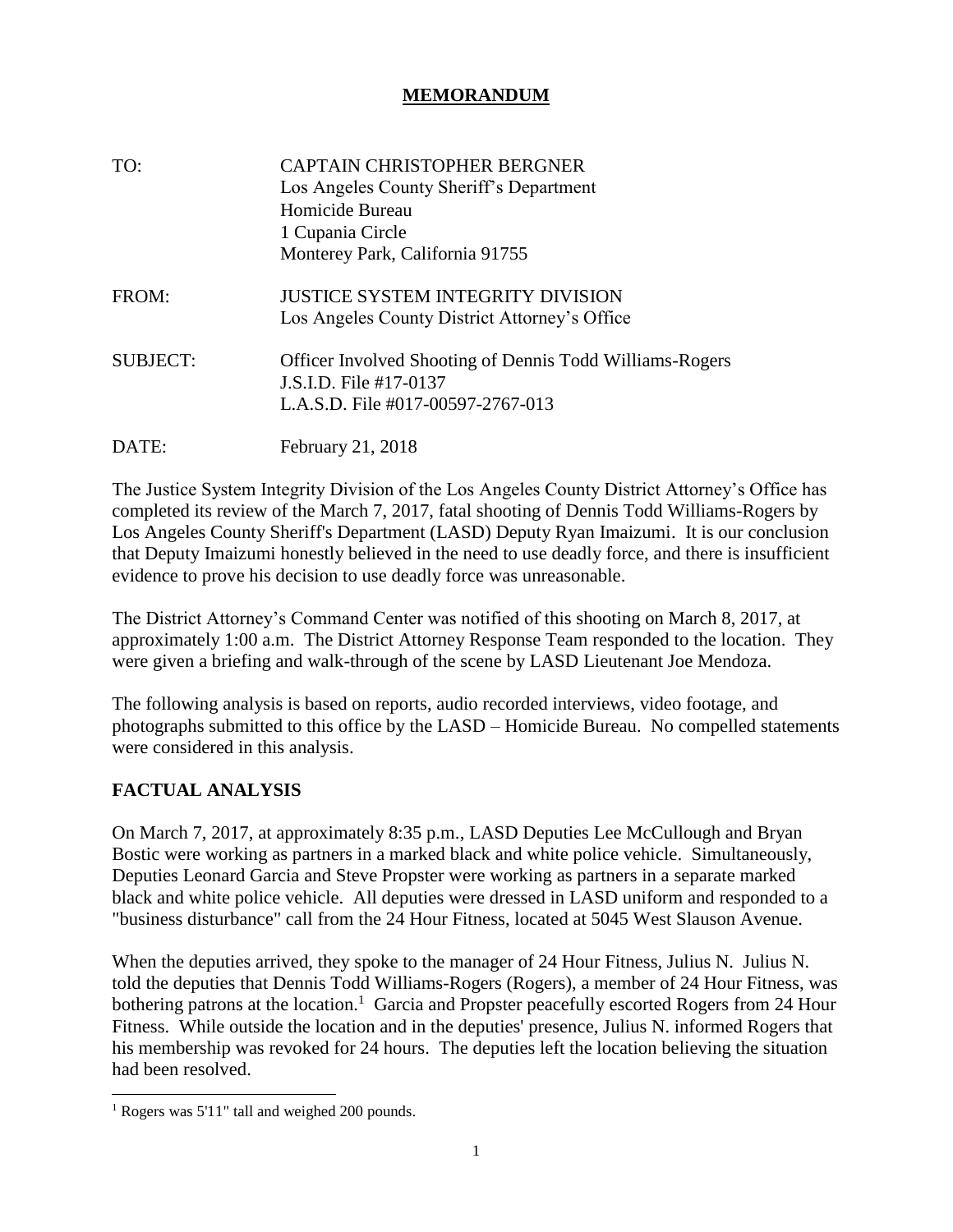After the deputies left, Rogers remained outside the 24 Hour Fitness. After some time, Julius N. began to get ready to leave the location. At that time, he noticed Rogers was outside the front glass doors of 24 Hour Fitness, and appeared to be angry. Rogers reached into his backpack and yelled to Julius N., "Come outside! I'm going to get you! I'm going to get you! I've been waiting on you!" Julius N. was frightened, believed Rogers may be reaching for a weapon, and was too scared to walk to his car by himself. The armed security officer at the location, Jackey G., was not comfortable escorting Julius N. to his car because Jackey G. feared he may have to draw his weapon. Julius N. called the Sheriff's Department and requested further assistance.

At 10:40 p.m., LASD broadcast a call regarding a man outside the 24 Hour Fitness who was yelling at customers.<sup>2</sup> Uniformed Deputies Garcia and Ryan Imaizumi responded to this call.<sup>3</sup> While en route to the location, Garcia told Imaizumi that he would speak to Rogers and asked Imaizumi to be ready with a Taser. When they arrived, both deputies exited their car and approached Rogers, who was outside the 24 Hour Fitness. Both deputies noticed Rogers appeared to be agitated.

Garcia asked Rogers why he was upset. Rogers said either the manager or the security officer at 24 Hour Fitness had hit him on the head. Rogers continued, saying when Julius N. or Jackey G. exit 24 Hour Fitness, he is "going to fuck them up!" Seeing Rogers was irate and believing he was possibly unstable, Garcia requested a supervisor respond to their location, and an S918 unit.<sup>4</sup> At approximately this time, McCullough and Bostic arrived at the location. Rogers remained outside, paced back and forth carrying a backpack, called the deputies "fake cops," and harassed patrons as they entered and exited the gym. At some point, Rogers approached Imaizumi and threatened to kill him. Garcia believed Rogers anger was mostly focused on the manager, Julius N., who was inside the glass doors. Rogers moved toward the glass front doors to 24 Hour Fitness and yelled, "I'm gonna fuck you up!"

Garcia walked to the glass front doors to speak with Julius N., who was inside. As Garcia began to open the door, Rogers again advanced toward the doors. Garcia told Rogers to step back. Rogers responded, "You want to fight! I'll fuck you up too!" As Garcia stood near the front doors to 24 Hour Fitness, Rogers aggressively approached him. Garcia moved to avoid Rogers and proceeded down the steps in front of the glass entrance doors. Imaizumi, witnessing Rogers' hostile and threatening behavior toward Garcia, yelled "Taser! Taser! Taser!" and deployed his Taser at Rogers.<sup>5</sup> The Taser did not appear to affect Rogers, who ripped one or both Taser wires from his body, but it did appear to make him angry with Imaizumi.<sup>6</sup> Rogers said, "Oh, you gonna Taser me? Is that all you got?" Rogers began walking away from the deputies, carrying his backpack. Imaizumi quickly retrieved another Taser from his patrol car and handed it to Garcia.

l

<sup>&</sup>lt;sup>2</sup> The printout states, "Inf states that male is outs,ide [sic] yelling and screaming at cus,tomers [sic]"

<sup>&</sup>lt;sup>3</sup> Garcia had worked a double shift, and was now partnered with Imaizumi.

<sup>4</sup> An S918 unit is a Mental Evaluation Team consisting of a deputy and a mental health worker. After requesting their assistance, Garcia spoke to the Mental Evaluation Team on the phone. They advised Garcia they were on another call, and were not available to respond to his location in a timely manner.

<sup>5</sup> Taser records indicate Imaizumi deployed the Taser at 10:58 p.m.

<sup>6</sup> Investigators obtained cell phone video of Imaizumi deploying his Taser in front of the 24 Hour Fitness. The video shows Rogers quickly advance toward Garcia, who moves out of the way by walking down the stairs. Imaizumi yells "Taser" three times, and then fires his Taser. Rogers uses his hands to remove the darts from his sweatshirt.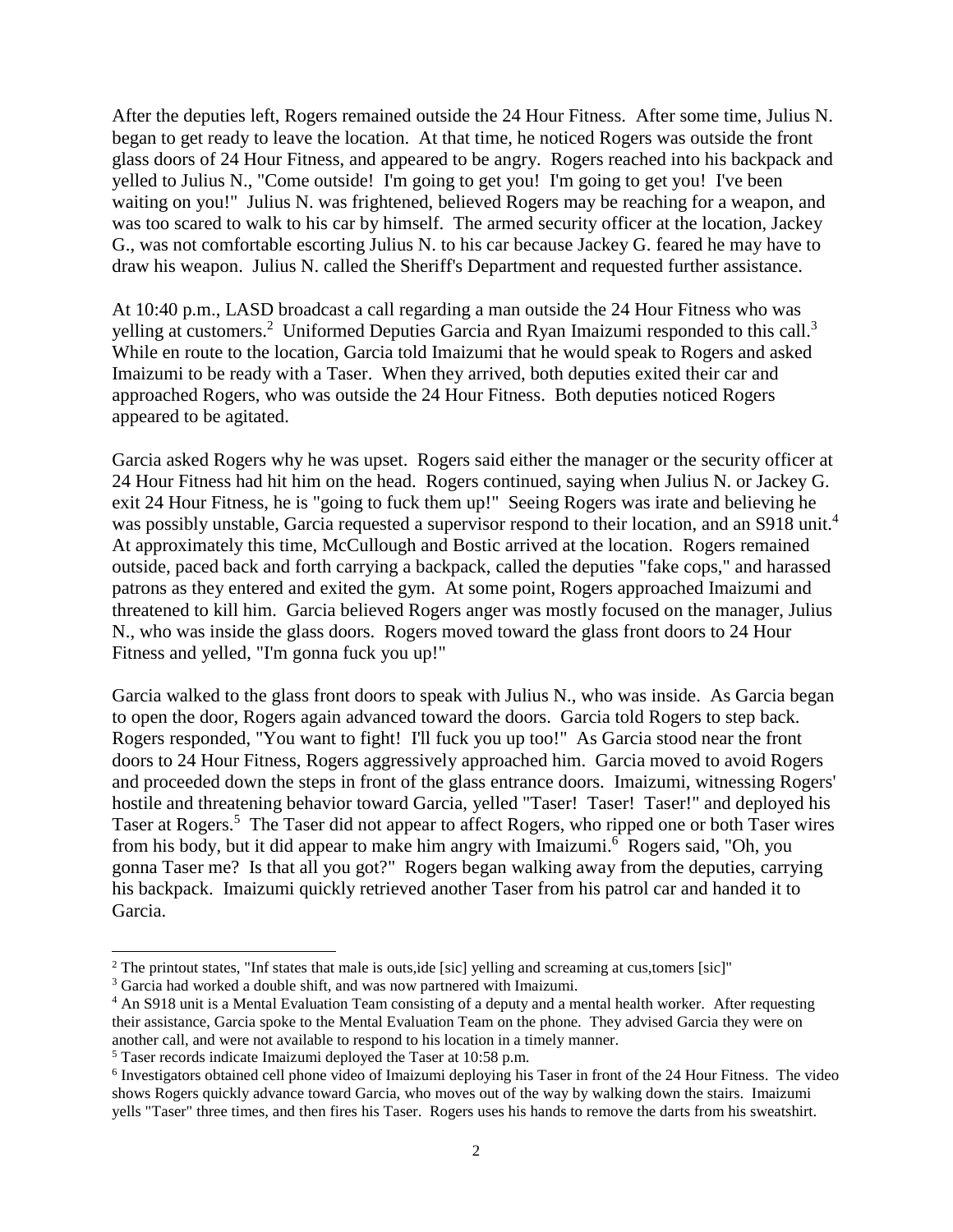

*Figure 1- Location of 24 Hour Fitness and the parking lot.*

Bostic, McCullough, Garcia, and Imaizumi followed Rogers as he walked east along the north side of 24 Hour Fitness, turned and proceeded south along the east side of the gym, and walked into a parking lot for a strip mall located at 5035 West Slauson Avenue. Rogers placed his backpack on the ground near the strip mall stores, and reached into the bag. Believing he was retrieving a weapon, the deputies yelled, "Let me see your hands!" Rogers removed an electric hair clippers from a box inside his backpack and yelled, "I'm gonna fuck you guys up! I'm gonna kill one of you!"<sup>7</sup> Imaizumi drew his duty weapon with his right hand, and used his radio to request emergency assistance for an assault with a deadly weapon suspect.



*Figure 2 Hair clippers used by Rogers (pictured on top of keys).*

l

<sup>&</sup>lt;sup>7</sup> Imaizumi stated that he recognized the object as a standard man's hair clippers with a long cord which Rogers partially wrapped around his hand as if he was going to swing it like a lasso. The clippers weighed approximately 14.8 ounces. The cord attached to the clippers was approximately ninety-five inches in length.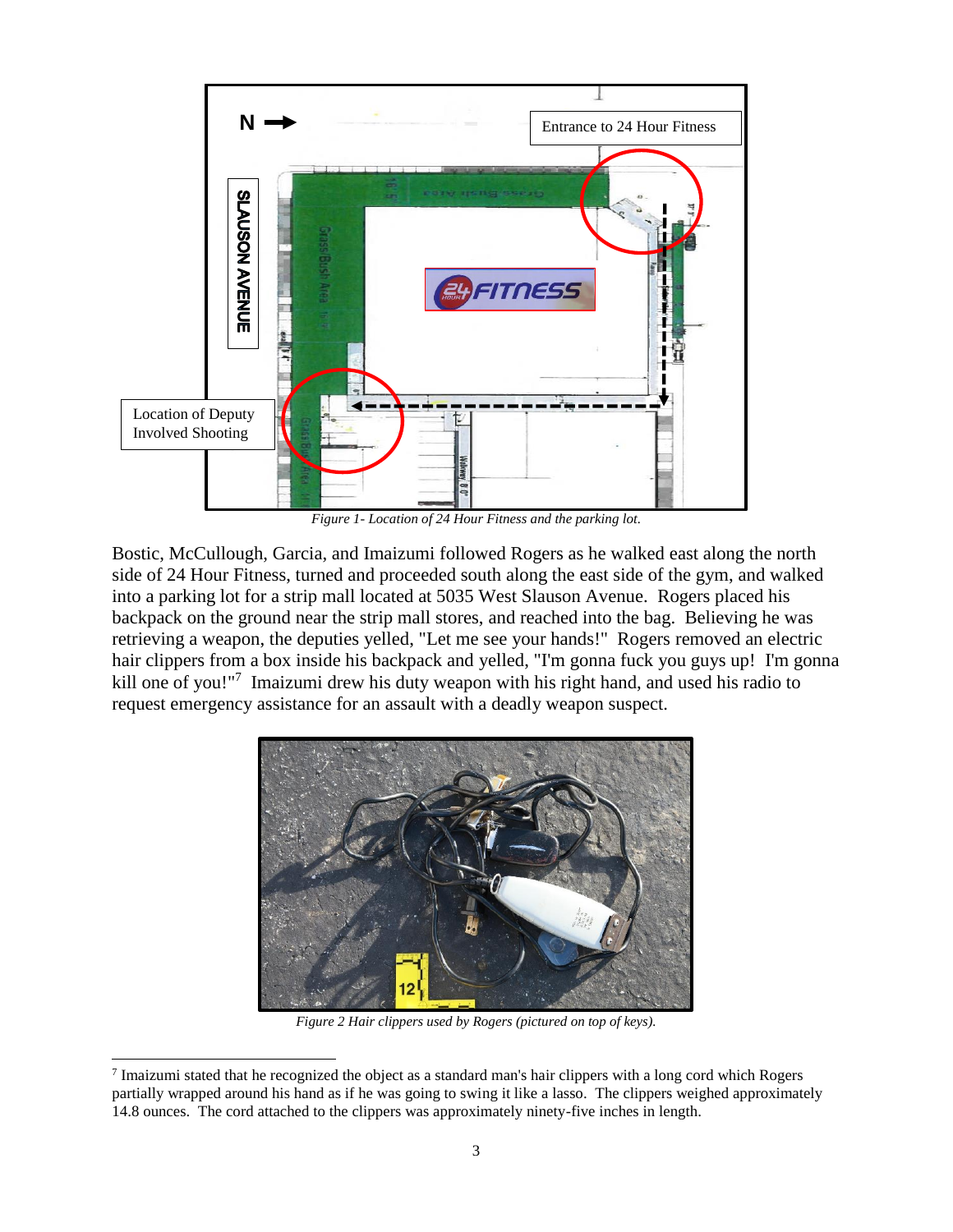Rogers held onto the cord as he swung the hair clippers in a "lasso-type technique," and walked in a generally southwest direction in the parking lot. All deputies moved back or otherwise avoided being struck by the hair clippers. Garcia was unable to determine what the object Rogers swung was, but did believe the object had a shiny blade attached. Garcia indicated Rogers swung the object to within inches of Garcia's head, at eye level. Garcia yelled "Taser!" and deployed his Taser at Rogers.<sup>8</sup> The Taser had no effect on Rogers, who again appeared to remove the prongs from his body.

Rogers continued to swing the hair clippers in an aggressive manner, and appeared to be focused on Imaizumi. 9 Rogers threatened Imaizumi, saying, "I'm gonna fuck you up! I'm gonna kill you!" Imaizumi said Rogers charged at him several times while swinging the hair clippers. Imaizumi saw the hair clippers had a sharp edge and backed away from Rogers to avoid being struck by them. Imaizumi believed the hair clippers could have knocked him out, or cut his eyes or throat had the clippers stuck him. Rogers aggressively charged at Imaizumi, suddenly closing the distance between them rapidly. Imaizumi back pedaled, pulled his duty weapon back to his hip to avoid being struck by the hair clippers, and raised his left hand to protect his face and neck. In fear of being seriously injured by Rogers, he fired at him with his duty weapon positioned at his hip.<sup>10</sup> Rogers fell to the ground with his hands under his body.

Imaizumi immediately broadcast he had been in an officer involved shooting, and paramedics were called to their location. The deputies ordered Rogers to show his hands. When he failed to do so, the deputies waited until additional deputies arrived to approach and handcuff Rogers.

Paramedics arrived at the scene, treated Rogers, and transported him to Ronald Reagan UCLA Medical Center. Despite life saving measures, Rogers succumbed to his injuries.

On March 13, 2017, Deputy Medical Examiner Scott A. Luzi, M.D. performed an autopsy on Rogers' body. Rogers sustained four gunshots wounds. The first wound was to his upper right back.<sup>11</sup> The direction of that wound was back to front and left to right. The second gunshot wound was to the left upper quadrant of the abdomen. The direction of this wound was front to back, right to left, and downward. The third gunshot wound was to the left upper quadrant of the abdomen. The direction of this wound was front to back, left to right, and downward. The fourth gunshot wound was to the pelvis. The direction of that wound was front to back, right to left, and downward. Dr. Luzi ascribed the cause of death as multiple gunshot wounds.<sup>12</sup>

Imaizumi was armed with a Sig Sauer, P226 Elite, semiautomatic pistol. He normally kept his weapon loaded with 20 rounds in the magazine and one round in the chamber. Imaizumi was

 $\overline{a}$ 

<sup>8</sup> Taser records show Garcia deployed his Taser at 11:01 p.m.

<sup>9</sup> McCullough described Rogers as wielding the hair clippers like a "kung fu fighter." Bostic stated Rogers swung the clippers in a criss cross motion, and twirled them in a circular motion.

<sup>&</sup>lt;sup>10</sup> Imaizumi believed Rogers was within inches of him at the time he discharged his weapon, and stated he waited until the last possible moment to fire. Garcia also believed Rogers was inches from Imaizumi at the time he fired. Bostic estimated Rogers closed the distance to eight to 10 feet from Imaizumi, when Imaizumi shot his duty weapon. McCullough stated he did not fire his weapon, in part, because Imaizumi was too close to his field of fire.  $<sup>11</sup>$  The numbering of the wounds is for identification purposes, and does not indicate the order in which the wounds</sup>

were received.

 $12$  Dr. Luzi also noted two puncture marks on Rogers' right chest, which he identified as being caused by a conducted electrical weapon.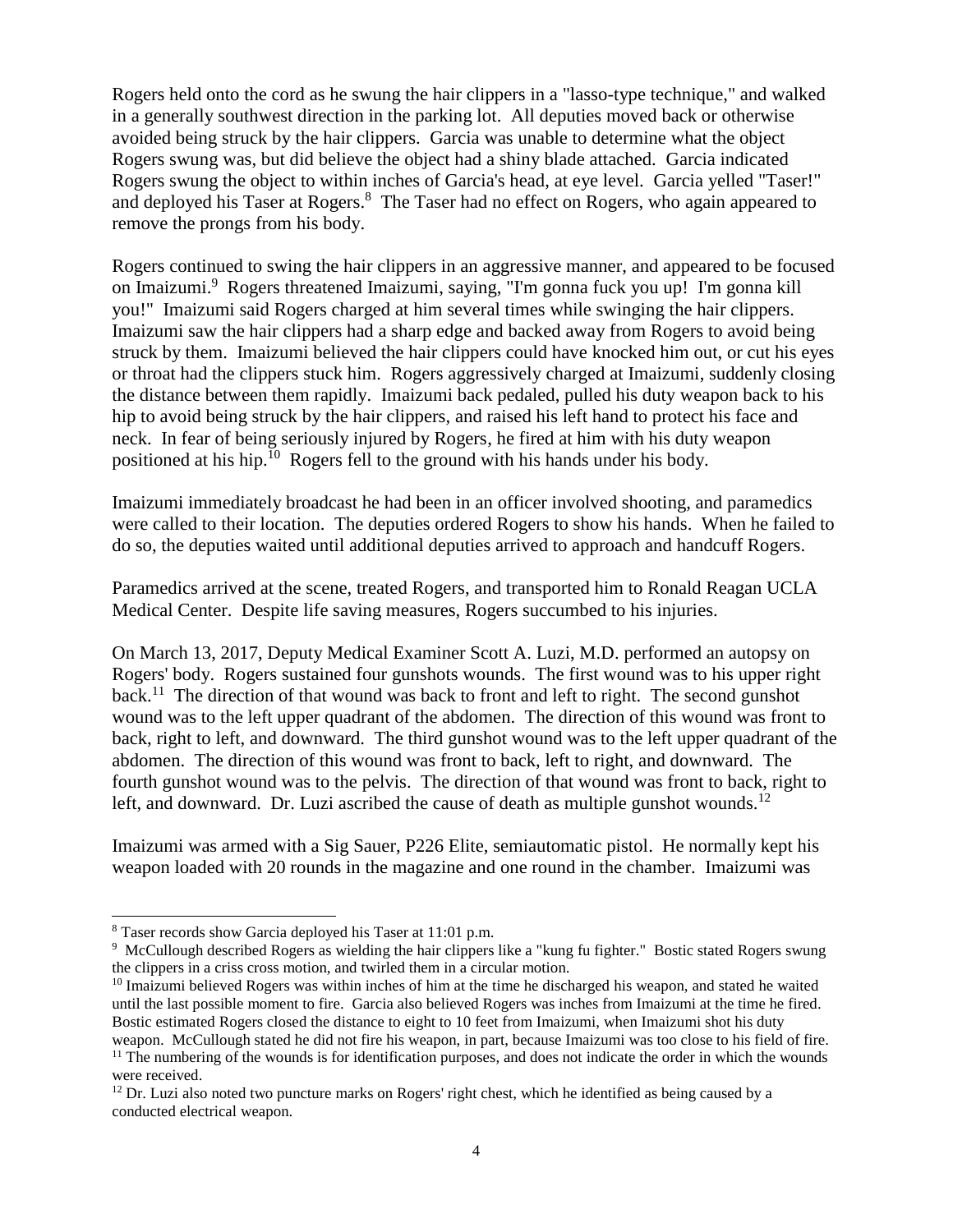unsure if his duty weapon was loaded with 20 or 21 rounds prior to discharging his weapon. Three cartridge casings were recovered at the scene.<sup>13</sup>



*Figure 3- Three casings recovered from the parking lot.*

Investigators recovered a fired Taser cartridge on the walkway in front of the entrance to 24 Hour Fitness. A single Taser dart was located at the bottom of the stairway leading to the glass door entrance.



*Figure 4 Taser cartridge and wires found in front of 24 Hour Fitness.*

Investigators also recovered a fired Taser cartridge with a dart attached in the parking lot of 5035 West Slauson Avenue. Rogers' sweatshirt was located in the parking lot. Two Taser darts were attached to the sweatshirt.

 $\overline{a}$ 

 $<sup>13</sup>$  Imaizumi believed he fired his weapon three times and three casings were recovered at the scene. However, the</sup> overall evidence suggests Imaizumi actually fired his duty weapon four times. Rogers sustained four gunshot wounds, and the three recovered casings were located near a grate. As such, it appears a single casing was not recovered.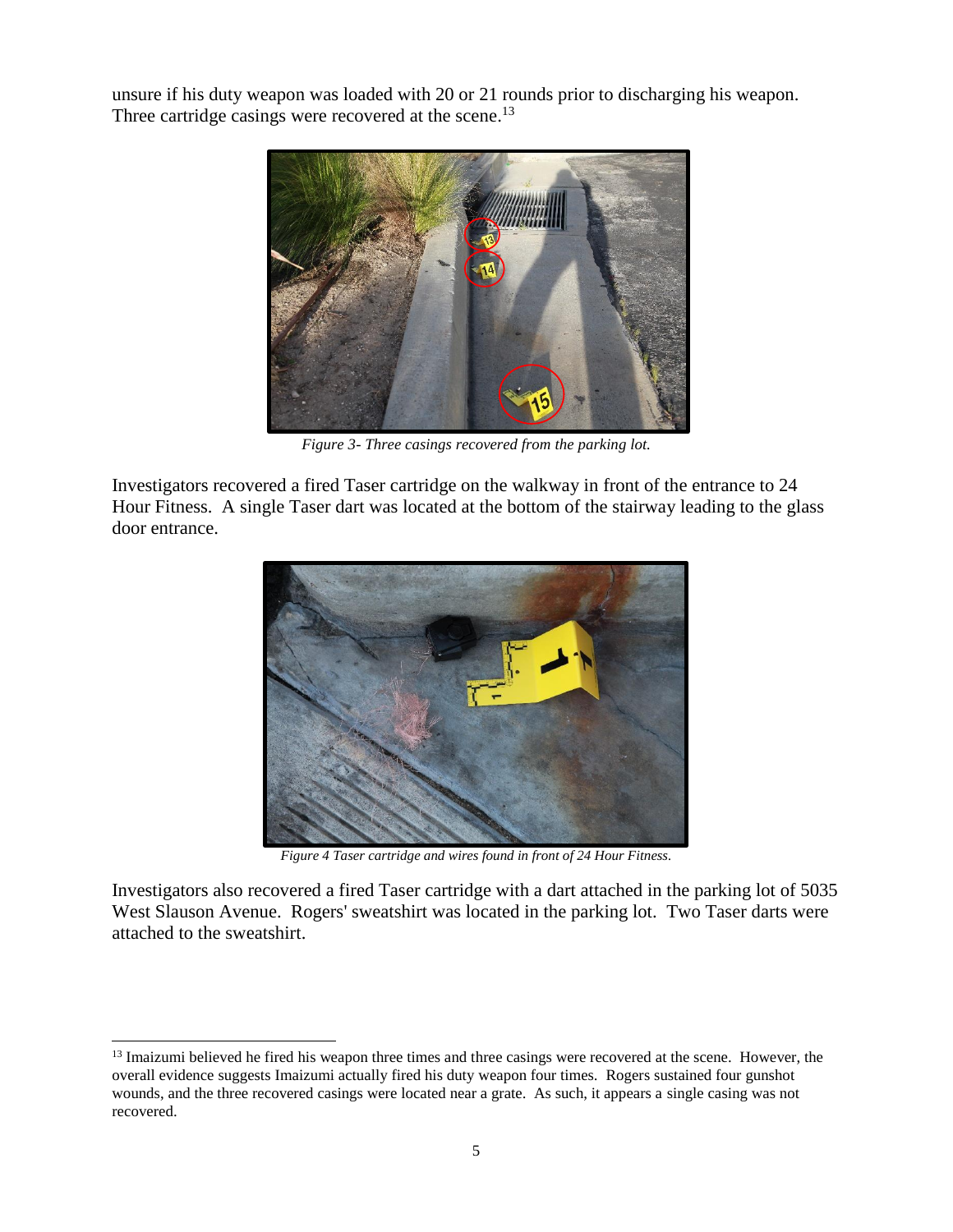

*Figure 5 Taser cartridge and wires recovered from parking lot.*

A grainy surveillance recording from the northeast corner of the parking lot captured the incident in the parking lot. The video is black and white, and although figures can be seen, the quality of the footage is too poor to discern details. No weapon, including the hair clippers, the Taser, or a handgun, can be discerned on the recording, and at times the figures disappear into the background. A person, Rogers, is seen entering the parking lot followed shortly by four others, the deputies. Rogers' figure is seen approaching the deputies several times while the deputies move to avoid him. Approximately two and a half minutes after Rogers enters the parking lot, Rogers rapidly approaches another figure, Imaizumi. The speed with which Rogers approaches Imaizumi is substantially quicker than he had previously been moving. Imaizumi appears to back up, and Rogers closes the distance between them. Within seconds of Rogers quickly approaching Imaizumi, Rogers' figure appears to be on the ground.

#### **LEGAL ANALYSIS**

"The 'reasonableness' of a particular use of force must be judged from the perspective of a reasonable officer on the scene, rather than the 20/20 vision of hindsight…The calculus of reasonableness must embody allowance for the fact that police officers are often forced to make split-second judgments—in circumstances that are tense, uncertain, and rapidly evolving—about the amount of force that is necessary in a particular situation." *Graham v. Connor* (1989) 490 U.S. 386, 396-397.

According to the law in California, a person acted in lawful self-defense or defense of another if (1) he reasonably believed that he or someone else was in imminent danger of being killed or suffering great bodily injury; (2) he reasonably believed that the immediate use of deadly force was necessary to defend against that danger; and (3) he used no more force than was reasonably necessary to defend against that danger. CALCRIM No. 505. The People have the burden of proving beyond a reasonable doubt that a person did not act in lawful self-defense or defense of another. If the People fail to meet this burden, a jury must find the defendant not guilty. CALCRIM No. 3470.